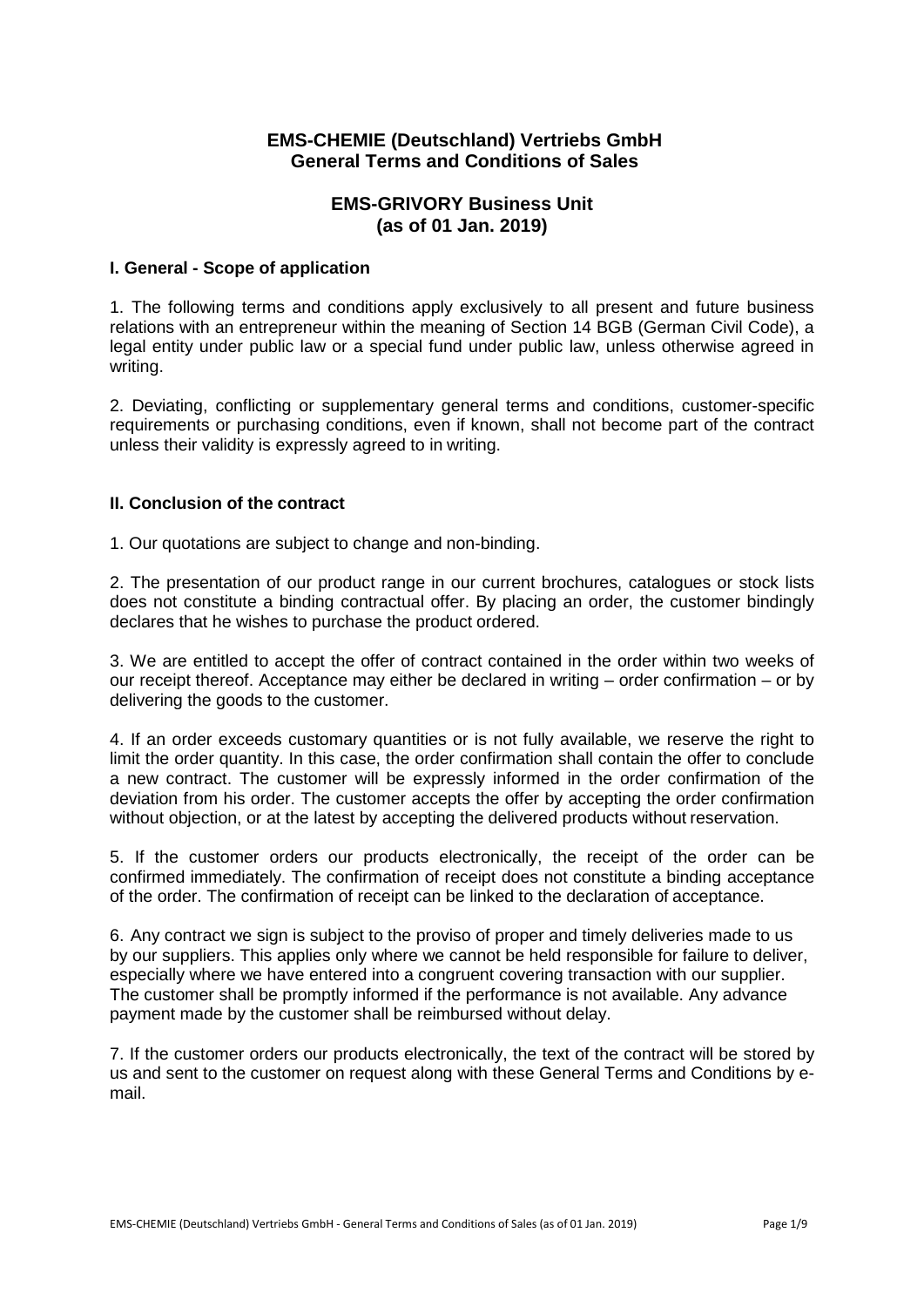#### **III. Checking the order confirmation**

1. The written order confirmation must be checked immediately after sending; any deviations from the order must be notified to us without delay.

2. If the order confirmation contains an explicit reference to a deviation from the order, the customer must immediately object to the confirmation in writing.

3. Any expenses incurred by us due to missing or belated complaint or objection, as well as any damage incurred as a result thereof, shall be borne by the customer. The customer shall be entitled to demonstrate that we have not incurred any unnecessary expenses due to his missing or delayed complaint, or that we have incurred little or no damage.

# **IV. Prices**

1. All prices are quoted in Euro ex works (EXW) plus the legally applicable value added tax, unless another currency or currency unit is indicated. Prices are valid on the day that orders are submitted.

2. All prices are based on the cost factors valid at the time of the conclusion of the contract (currency ratio, raw material price, wages, freight, customs duties, etc.). Substantial changes to the cost factors for which we are not responsible and arising through no fault of our own entitle us to withdraw from the contract up to the agreed delivery time, or to submit a new offer to the customer. A change in a cost factor shall be deemed substantial if it has changed by more than 5% compared to the cost factor valid at the time of the conclusion of the contract.

# **V. Weight**

All quantities and weights stated in the order confirmation are subject to a tolerance of  $\pm$  10 %. If official weighing is not expressly requested, the weight determined by us upon shipment shall be the basis of the price calculation.

#### **VI. Delivery time – Force majeure**

1. Unless otherwise agreed, delivery dates shall be deemed to be subject to change without notice. In the event of late delivery, a written reminder by the customer shall give rise to default, whereby we shall be granted a reasonable grace period.

2. Delays due to force majeure of any kind, unforeseeable operational, traffic or shipping disruptions, fire damage, floods, unforeseeable shortages of labour, energy, raw materials or auxiliary materials, strikes, lockouts, official orders or other hindrances for which we are not responsible, which (partially) delay, prevent or render economically unreasonable the production or shipment, shall be accepted for the duration and extent of the disruption as well as for a transitional period after the end of the disruption, unless we were aware of the occurrence prior to conclusion of the contract.

Until the end of the disruption, the liable party shall be released from the obligation to make (partial) delivery. The parties are obliged within reasonable bounds to furnish the necessary information without undue delay and to adapt their obligations to the changed circumstances in good faith.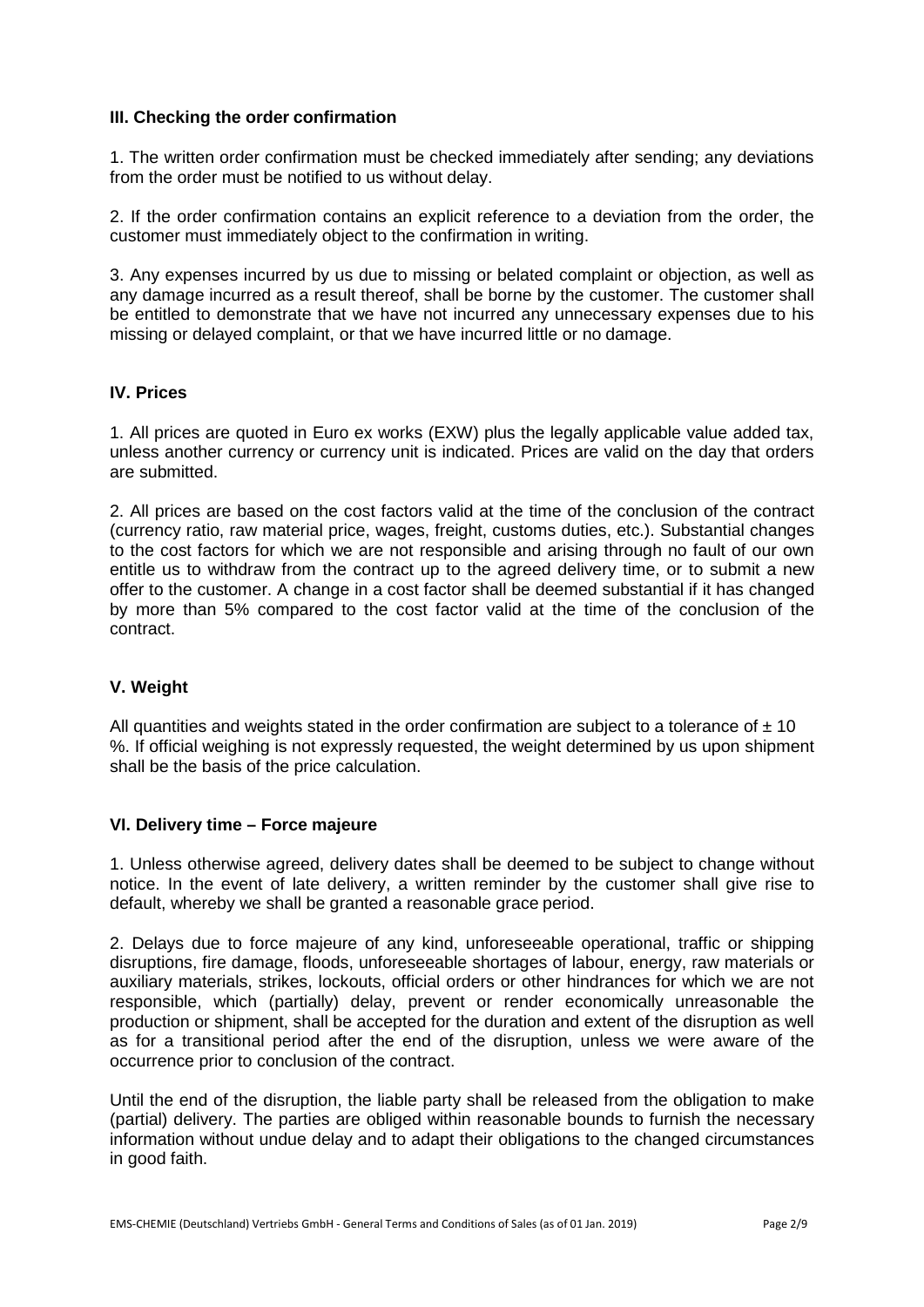3. If, in the event of the occurrence of a case pursuant to paragraph 2, the obligation to deliver becomes unreasonable or impossible for a period of four months, the parties may withdraw from the contract in whole or in part without being able to assert claims for damages.

4. If the delay relates only to a part of the delivery, we shall be obliged to deliver and the customer to accept the part of the delivery not affected by the delay. The customer may refuse acceptance of the partial delivery if he demonstrates that the partial delivery is of no economic benefit to him without delivery of the remaining products. If the customer nevertheless accepts the partial delivery, he may no longer subsequently claim that the partial delivery was of no economic benefit to him.

5. In the event of withdrawal, the parties to the contract shall immediately return what they have received from the other party to the contract.

# **VII. Quality - Technical advice**

1. The properties of our product shall be of the kind and quality described in our specifications. This is all we can vouch for.

Public statements, recommendations or advertising, whether by us or a third party, do not constitute any statement as to the quality of our products.

2. Any warranty agreed or any assurance going beyond our technical specifications requires the written form and the consent of the management. A warranty is only effective if it describes the contents of the warranty as well as the duration and the territorial scope of the warranty protection sufficiently.

3. We provide technical application advice verbally, in writing and through trials, as well as suggestions for product use and processing, to the best of our knowledge and belief based on our research work and experience.

4. All details and information on the suitability and application of our products are non-binding and do not release the purchaser from his obligation to satisfy himself of the suitability of the products for the processes and purposes intended by him using his own test procedures and tests.

The use, application and processing of the products are beyond our control and are therefore the sole responsibility of our customer.

5. The customer shall be responsible for observing statutory or official regulations in the use, application and processing of the products.

6. The quality of the products can only be guaranteed if they are properly stored in accordance with the specifications of the product.

#### **VIII. Shipping - Transfer of risk**

1. The shipping of the products takes place at our discretion ex works or ex stock for the account of the customer. We reserve the right to choose the shipping route and the mode of shipping.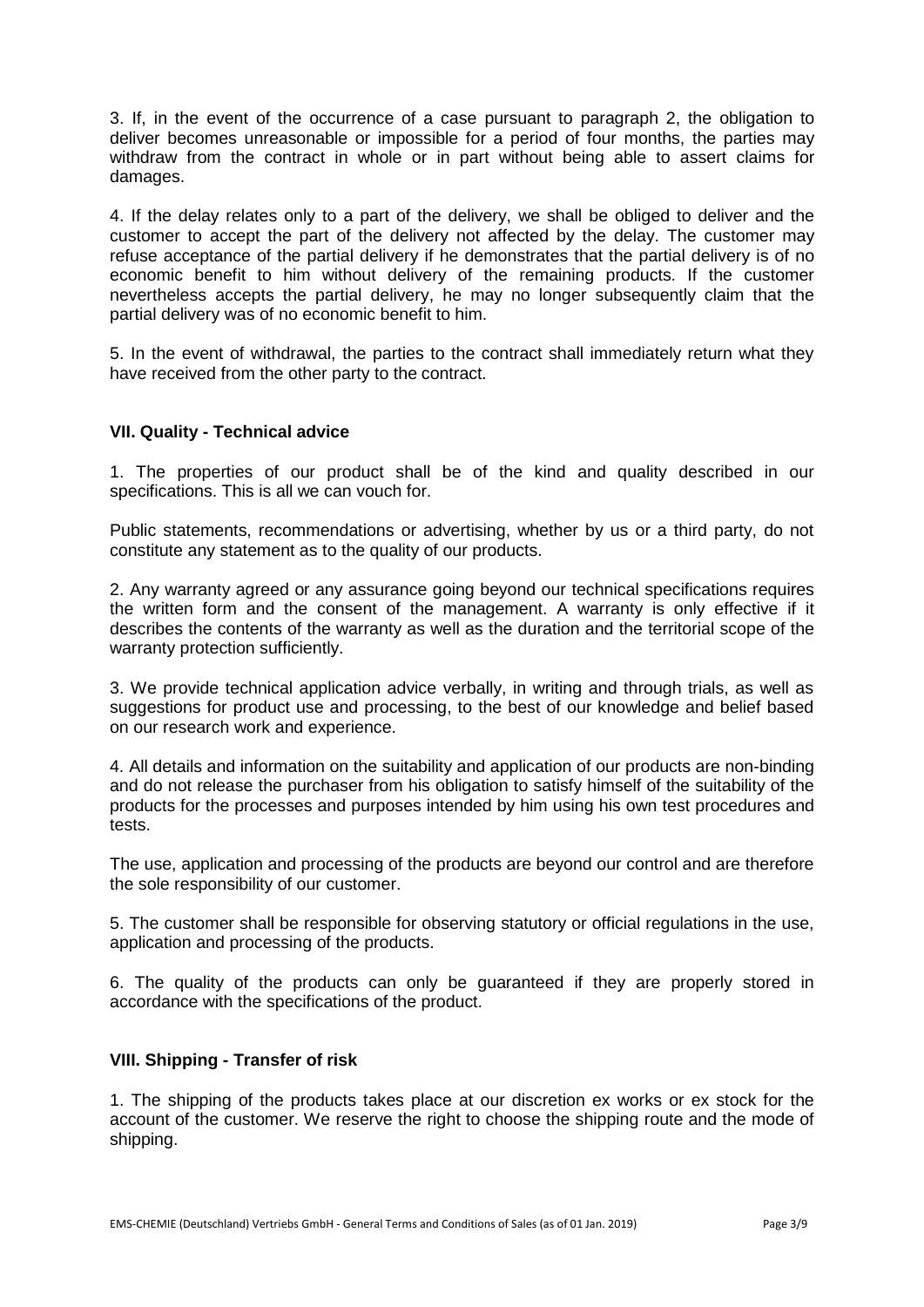2. The risk of accidental loss and accidental deterioration of the products shall pass to the customer upon delivery of the products to the forwarding agent, the carrier or any other person or institution designated to carry out the shipment.

3. The handover shall be deemed to have taken place even if the customer fails to accept delivery. Any goods not accepted shall be stored at the expense and risk of the customer.

The same shall apply if shipping is delayed or becomes impossible for reasons for which we are not responsible.

4. If the delivery is made carriage paid, duty paid, franco, cip or fob, the customer shall bear the additional costs arising from the special shipping request, the increased freight charges resulting from the contract conclusion and from shipping difficulties.

5. Irrespective of the type of shipment and the rules of the commercial purchase according to Sections 373 ff HGB (German Commercial Code) or the obligations to give notice of defects according to Section XII, the customer must immediately inspect the delivered containers for intactness and have any damage confirmed in writing by the forwarding agent, the carrier or any other person or institution designated to carry out the shipment. Transport damages which are only discovered after unpacking the products must be reported to us in writing immediately after discovery.

After notification, the customer shall grant us the right to entrust a third party commissioned by us with the determination of the damage within 24 hours of notification.

6. Any damages incurred by us due to missing or delayed notification shall be borne by the customer. The customer shall be entitled to demonstrate that little or no damage has been incurred by us.

#### **IX. Terms of payment - payment default - offsetting**

1. Unless otherwise agreed, the invoice amount is due and payable without deduction within 30 days of the invoice date.

The customer must check the invoice within 10 days of receipt. After expiry of this period, the invoice shall be deemed accepted.

2. If, after conclusion of the contract, justified doubts arise as to the solvency of the purchaser, in particular in the event of default in payment or significant deterioration of the credit rating index, we shall be entitled to make further deliveries dependent on advance payment or the provision of collateral.

3. If the customer is more than 7 days in arrears with any payment obligation, we shall be entitled to immediately revoke all payment terms granted to the customer for deliveries and to demand immediate payment of all invoices from deliveries.

Furthermore, we shall be entitled to immediately suspend further deliveries, even if such deliveries are already in transit, and to withdraw from the contract and/or to claim damages for non-performance after the unsuccessful expiry of a reasonable grace period set by us.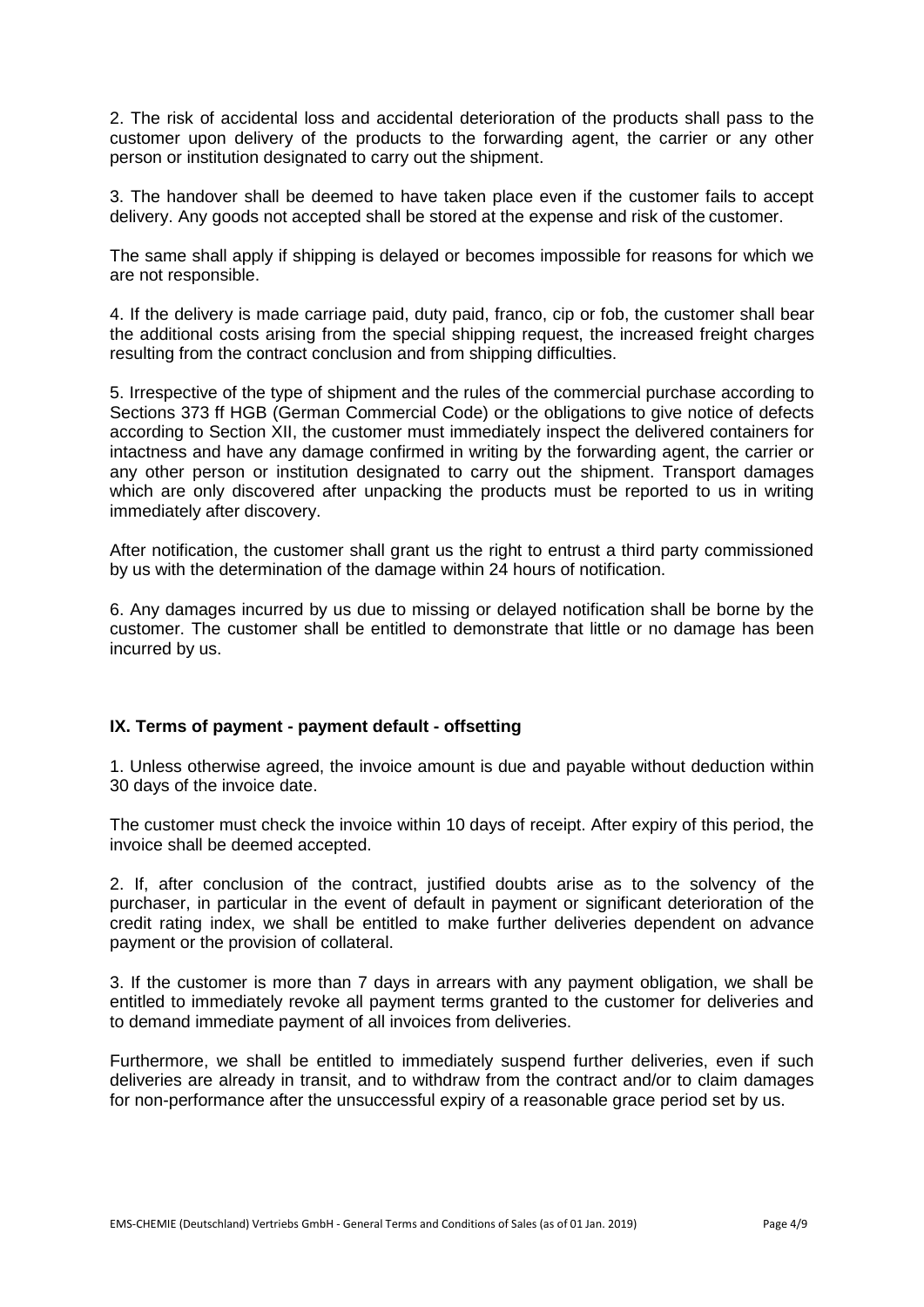4. We reserve the right to use payments to settle the oldest due invoice items plus the accrued default interest and costs, in the order in which they are due: costs, interest, principal claim.

5. Subject to further claims, we shall be entitled to charge default interest of 8% above the base rate in the event of default in payment. Furthermore, we shall be entitled to a lump-sum compensation per request for payment.

For each payment request, set-off notice or revocation of the payment period and/or notification of the discontinuation of further deliveries, we shall be entitled to claim a lumpsum payment for reimbursement of expenses in the amount of €10.00. Furthermore, we reserve the right to demonstrate and assert higher damages caused by default.

The customer shall be entitled to demonstrate that no additional expenses, or little or no damages were incurred by us as a result of the delay.

6. The customer may only offset counterclaims that have been legally established, are undisputed or have been acknowledged by us. The customer may only assert a right of retention on the basis of counterclaims based on the same contractual relationship.

# **X. Retention of title**

1. We reserve title to our products until full settlement of all claims arising from the current business relationship with the customer.

2. In the case of a current account, the retention of title shall be deemed as security for a balance claim.

3. The customer is obliged to treat the goods with care and to inform us immediately of any access by third parties to the goods or assigned claims, for example in the event of seizure, as well as of any damage to or destruction of the goods. The customer must notify us immediately of any change of ownership of the goods or of his own change of residence. Any pledging, transfer by way of security or assignment of claims, including by way of sale of claims, shall require our prior written consent.

4. We shall be entitled to withdraw from the contract and demand the return of the goods in the event of conduct on the part of the customer contrary to the terms of the contract, in particular in the event of default in payment or breach of an obligation in accordance with paragraph 3 of this provision.

5. The customer shall be entitled to re-process or resell the products in the ordinary course of business. He herewith assigns to us any and all claims arising to him in the amount of the invoice against a third party as result of the resale. We accept the assignment. After the assignment, the customer shall be entitled to collect the receivable. We reserve the right to collect the receivable ourselves if the customer fails to meet his/her payment obligations and defaults on payment.

6. Any further processing of the goods by the customer shall in all cases take place in our name and on our behalf. The customer shall not be entitled to any claims against us arising from further processing. If processing is carried out with objects not belonging to us, we shall acquire co-ownership of the new object in proportion to the value of the goods delivered by us to the other processed objects and the customer hereby also assigns to us the claims against his customers arising from the sale at this point in time, together with all ancillary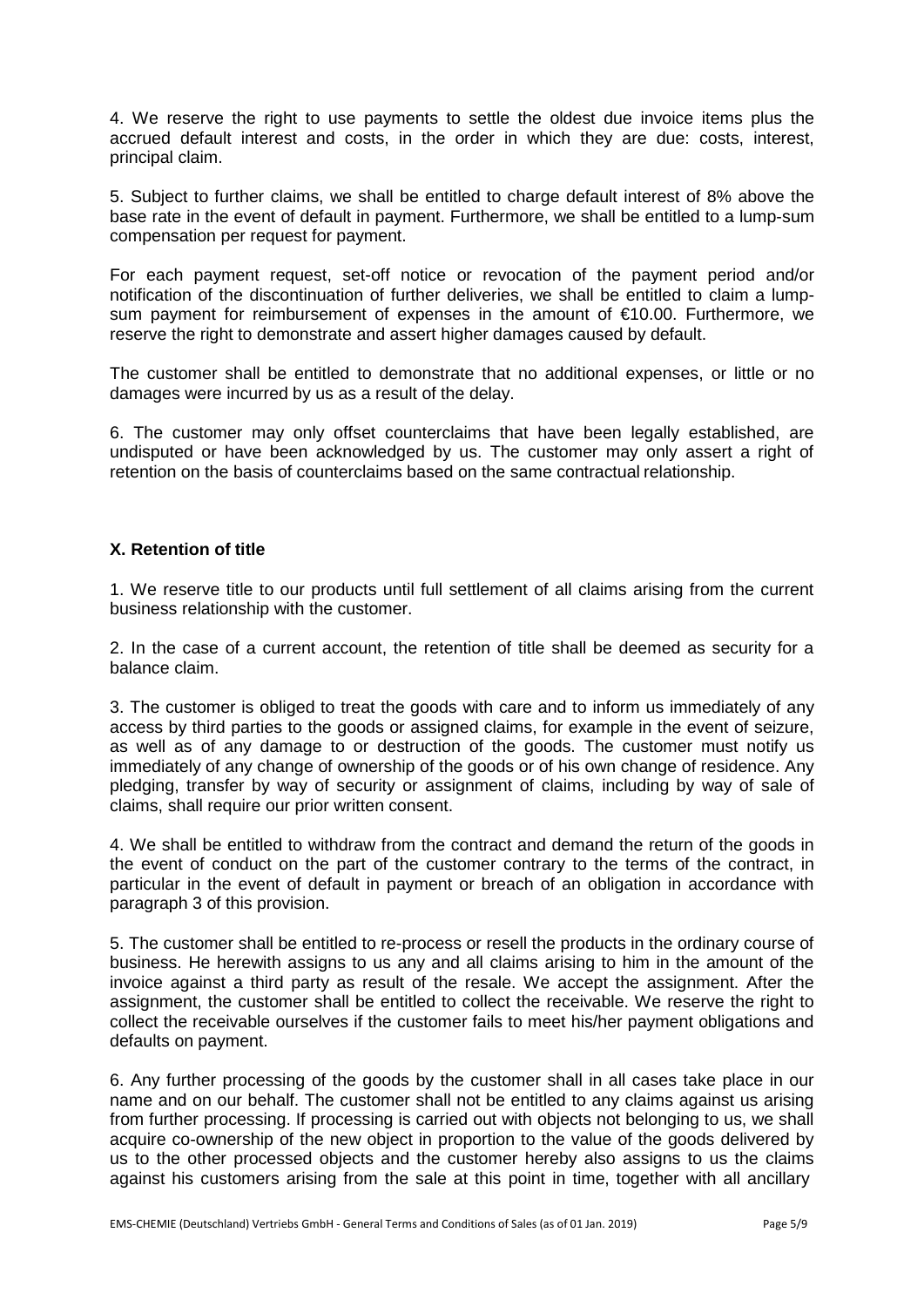rights, until all claims have been settled in full. We accept the assignment. The same applies if the goods are mixed with other items which are not belonging.

7. If justified doubts arise as to the realisation of our claims against the customer, we may demand that the customer disclose the assignment to his customer. This also includes the agreement to obtain information and documents from the customer.

8. Irrespective of this, we release the collateral held to the extent that it exceeds the claims to be secured by more than 15%.

9. If the law of the country in which the delivered products are located does not provide for retention of title, we may demand that the customer provide other equivalent collateral.

#### **XI. Transfer**

The assignment of rights from purchase and delivery contracts is not permitted without our consent.

#### **XII. Obligation to give notice of defects - Notice of defects - Rights of the customer in the event of defects**

1. Immediately after receipt, the customer shall inspect the delivery item and assert any defects in writing without delay.

2. Prior to further processing, the customer shall check the compatibility of the delivered product with the necessary requirements.

Furthermore, the customer must subject the product to a detailed inspection before series production and carry out a test run of the product under series conditions with subsequent detailed inspection of the workpiece produced.

In the event that defects should become apparent which are attributable to a deviation of the delivered product from our technical specifications, the customer shall notify us immediately in writing of the defect, explaining the process selected by him, the test setup and the measurement results thus obtained.

At the latest with the start of the series run, the product with the delivered quality shall be deemed to have been accepted if the defect was not recognisable even when the aforementioned requirements were properly carried out.

3. The notice of defect shall depend on the fact that 90 % of the delivered goods are available for our inspection in an unopened condition.

4. If obvious defects are not notified in writing within a period of 10 days from receipt of the goods, the assertion of the warranty claim is excluded. Timely dispatch is sufficient to meet the deadline. The customer shall bear the full burden of proof in relation to the preconditions for all claims, in particular for the defect itself, for the time of discovery thereof, and for making the complaint within the deadline.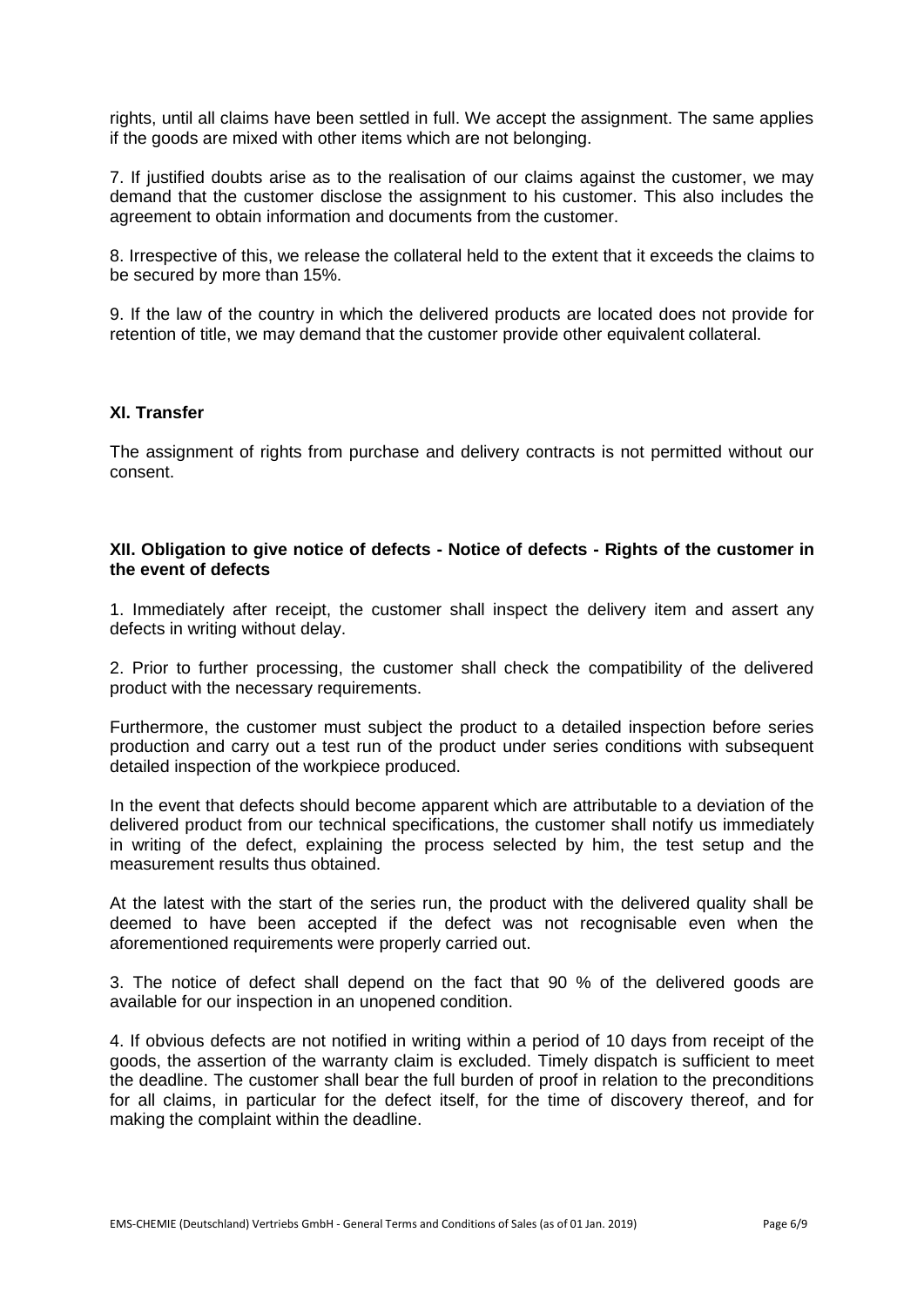5. In the case of justified defects, we shall initially provide a warranty at our discretion by repair or replacement. If the supplementary performance fails, the customer may reduce the purchase price within the framework of the statutory provisions or withdraw from the contract at his discretion.

Any claims on the part of the customer for expenditure that is necessary for supplementary performance, particularly transport, travelling, labour and material costs, shall be excluded, inasmuch as such expenditure increases due to the fact that the delivery item has been subsequently transferred to a location other than the customer's business premises, unless such a transfer is in conformance with the intended use.

6. If the customer opts to withdraw from the contract due to a legal or material defect following the failure to rectify the defect, he will not be entitled to claim damages for the defect.

If the customer chooses compensation after failed supplementary performance, the goods shall remain with the customer if this can be reasonably expected of him. Damages shall be limited to the difference between the purchase price and the value of the defective item. This does not apply if we have fraudulently caused the breach of contract.

7. If the asserted claims for defects are a recourse of the customer after it has been successfully asserted in accordance with the provisions of the Consumer Goods Purchase Act, the recourse claims based on the provisions on the consumer goods purchase shall remain unaffected. Paragraph 6 shall apply to the claim for damages.

8. The customer is obliged to notify us immediately upon becoming aware of any recourse case occurring in the supply chain. The customer's statutory recourse claims against us shall only exist to the extent that the customer has not entered into any agreements with his customer that go beyond the statutory claims based on defects.

9. The warranty period is one year from delivery of the goods due to a defect in accordance with Section 438 para. 1 no. 3 BGB (German Civil Code).

**XIII.** In the event of a case according to Section 438 para. 1 no. 2 BGB (German Civil Code), two years after delivery of the goods. This shall not apply if we have fraudulently concealed the defect or if the customer has not notified us of the defect in good time.

# **XIII. Liability limitations**

1. In the case of slightly negligent breaches of duty, our liability is limited to the foreseeable, contract-typical, direct average damage according to the type of goods. This also applies to slightly negligent breaches of duty on the part of our legal representatives or agents.

Furthermore, our liability for slightly negligent breach of non-essential contractual obligations is excluded.

2. We shall only be liable for indirect damage or damage which could not have been foreseen at the time of conclusion of the contract if the damage was caused intentionally or by gross negligence on the part of our executives or other vicarious agents.

3. The above limitations do not affect claims of the customer resulting from product liability. In addition, these limitations of liability do not apply to injury to life, limb or health on the part of the customer for which we are responsible.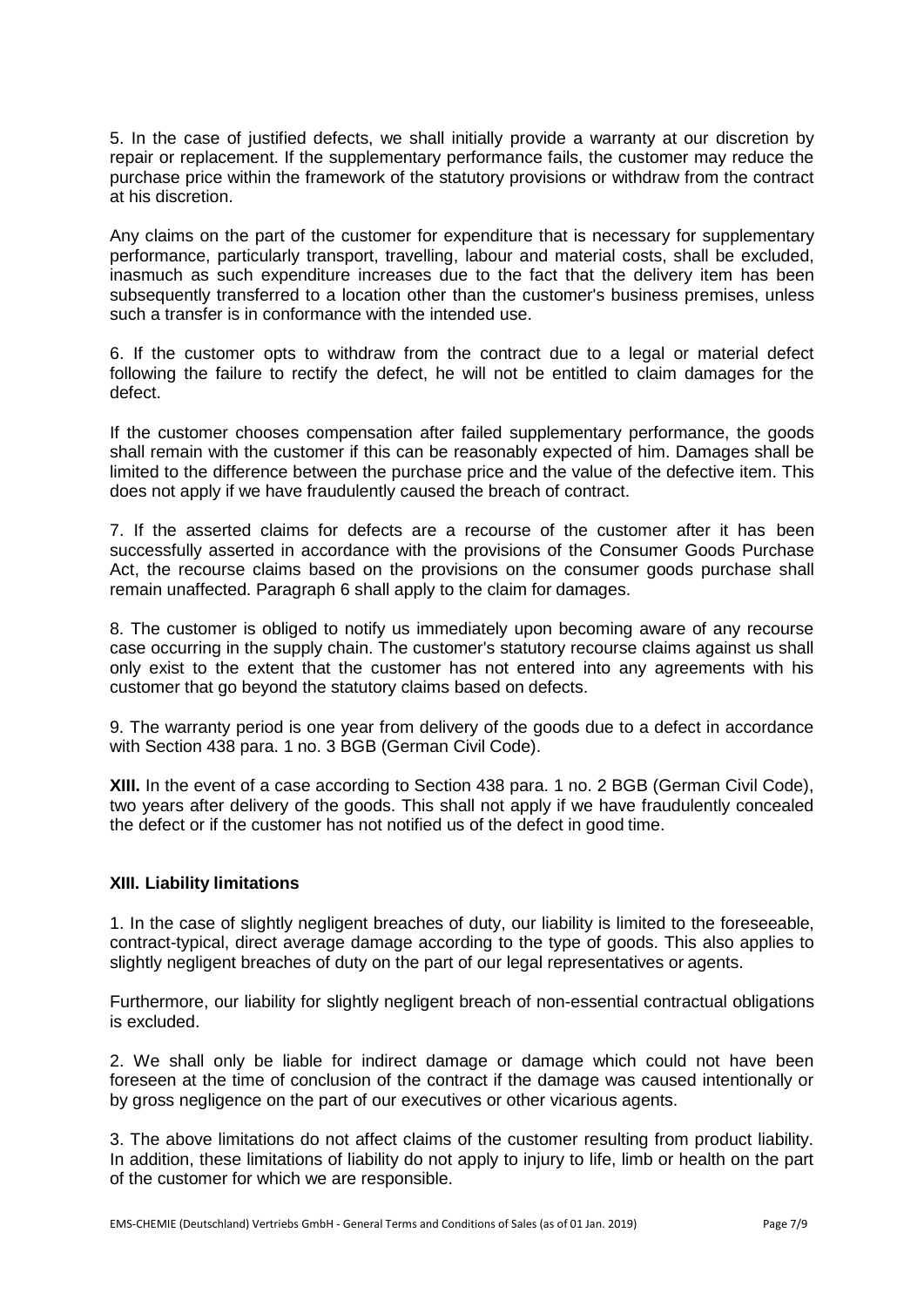4. Claims for damages of the customer due to a defect according to Section 438 para. 1 no. 3 BGB (German Civil Code) become statute-barred one year after delivery of the goods. In the event of a case according to Section 438 para. 1 no. 2 BGB (German Civil Code), two years after delivery of the goods. This shall not apply if we are guilty of gross negligence, and in the case of bodily injury and damage for which we are responsible or in the case of the customer's loss of life.

# **XIV. Samples**

Samples provided before or in the course of the conclusion of a contract are only samples for demonstration purposes. The provision of samples prior to or in the course of the conclusion of a contract shall not constitute an agreement to warranties or properties or a "purchase according to sample". The provision of samples shall not constitute any agreement regarding the properties of the goods.

# **XV. Brands - Licenses**

1. Without our written consent, the customer shall not be entitled to use our product names, in particular our brands, when using our products for manufacturing purposes or further processing, or to use them on such goods or their packaging or in the associated printed matter and advertising material as a component specification. The delivery of our branded products shall not be regarded as consent to the use of the brands for the products to be manufactured.

2. The customer is not permitted to refer to, offer or deliver substitute products by naming our products and brands or to associate such with a substitute product.

# **XVI. Place of performance - Applicable law - General provisions**

1. Place of performance for delivery and payment is the registered office of our company.

2. The law of the Federal Republic of Germany applies. The uniform law on the international purchase of movable property based on the Hague Convention on the International Sale of Goods of 01 July 1964 and the UN Convention on the International Sale of Goods of 11 April 1980 shall not apply.

3. The exclusive place of jurisdiction for all disputes arising from this contract shall be our registered office. The same applies if the customer does not have a general place of jurisdiction in Germany or if his place of residence or habitual abode is not known at the time the action is filed. In addition, we are also entitled to sue the supplier at his place of residence or registered office.

4. Should individual provisions of the contract with the customer including these General Terms and Conditions be or become invalid in whole or in part, this shall not affect the validity of the remaining provisions. The wholly or partially invalid provision shall be replaced by whatever provision comes closest to the economic purpose of the invalid provision.

5. We point out that the customer data is stored separately as inventory and billing data within the framework of the valid data protection regulations.